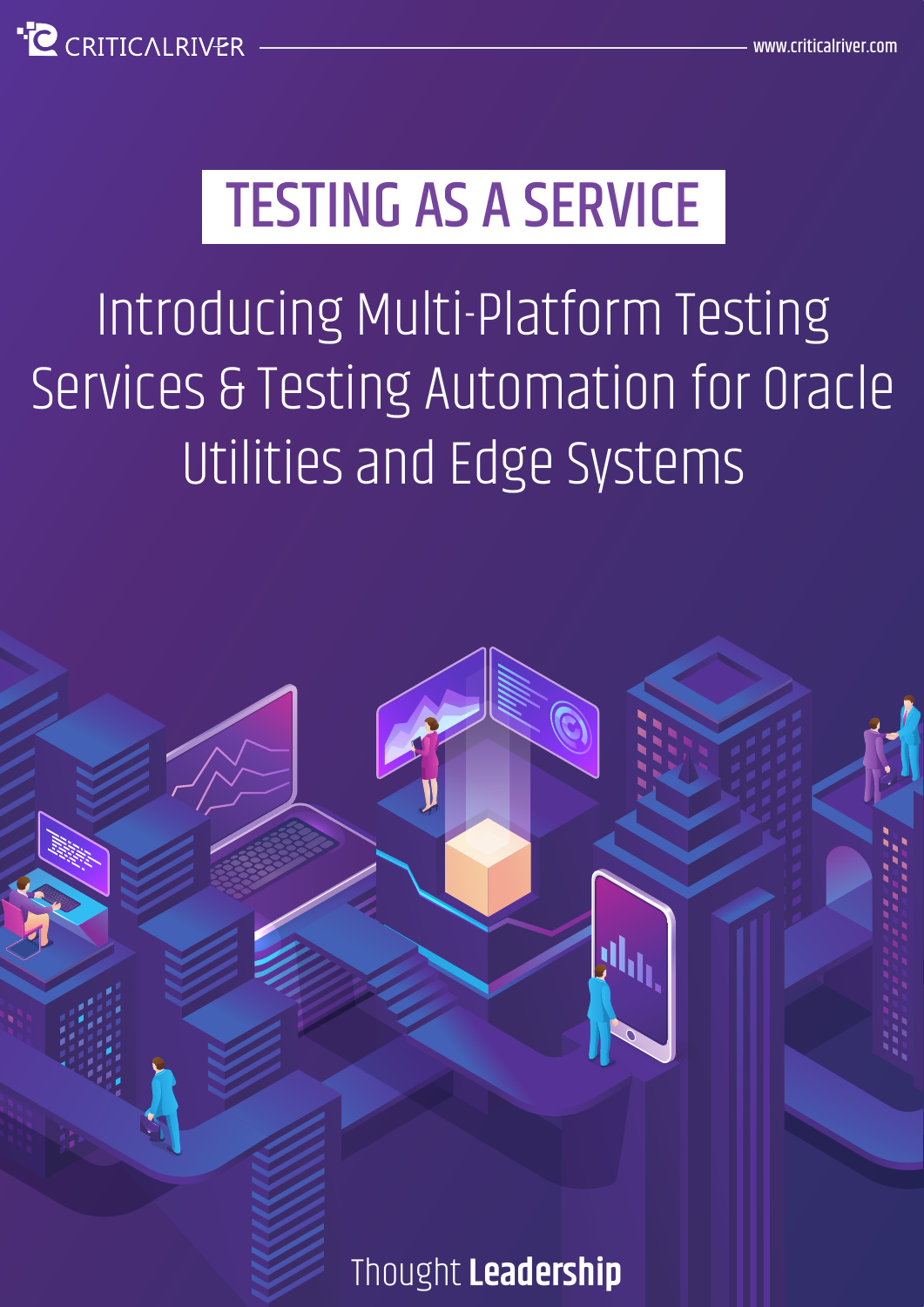# **Introduction**

CriticalRiver announces its extension of QA/ Testing services for Oracle Utilities and Edge systems to end-user organizations wishing to outsource all or a portion of their software testing activities. This move equips customers with autonomous and scalable QA services to shift the demand from their team to ours, thereby reducing barriers and delays between the business' great ideas and the IT Department's, or System Integrator's, eventual implementation of them.

Presenting an end-to-end QA service for structured or indefinite durations aimed at one overarching objective to increase value to your project by reducing the cost, duration and burden of testing on the business team. Our structured TESTING AS A SERVICE (TaaS) incorporates the best-in-class, scalable testing services that decrease your overall ownership expenses. Thanks to our investment and expertise in methodologies, systems, offshore/nearshore model, quality development, and creativity which extend the best solution for your company.

Besides addressing your demands and operative complexities our AGILE TESTING APPROACH (ATA) enables you to focus on the complete customer journey concentrating on usability, security, production, and end-user experience.

# Test Environment Management

CriticalRiver renders a comprehensive end-to-end QA environment management service with a dedicated administration resource to examine a complete program from start to finish. We handle organizations' fundamental testing requests by employing smaller asset footprints to maintain test projects.





# Functional Testing

We provide our significant expertise at all steps of the process and work with you to ensure a robust and effective set of testing specifications. We then assign qualified staff to perform the functional testing activities and ensure each part of the process is executed according to our Agile Testing Approach methodology.

We also assign a senior leader to oversee the Testing as a Service program. This means a single point of contact for all Testing activities. This leader is committed to ensuring your Testing program is planned, executed, and completed within the approved parameters and in-line with QA best practices.

# Non-Functional Testing

Non-functional tests are done to check the system's characteristics, such as memory losses, production, or the system's robustness. Performance testing is key in non-functional testing, as well as user access, page response, and request processing. CriticalRiver provides services that proactively monitor IT solutions to confirm they are stable, scalable, and performing as expected.

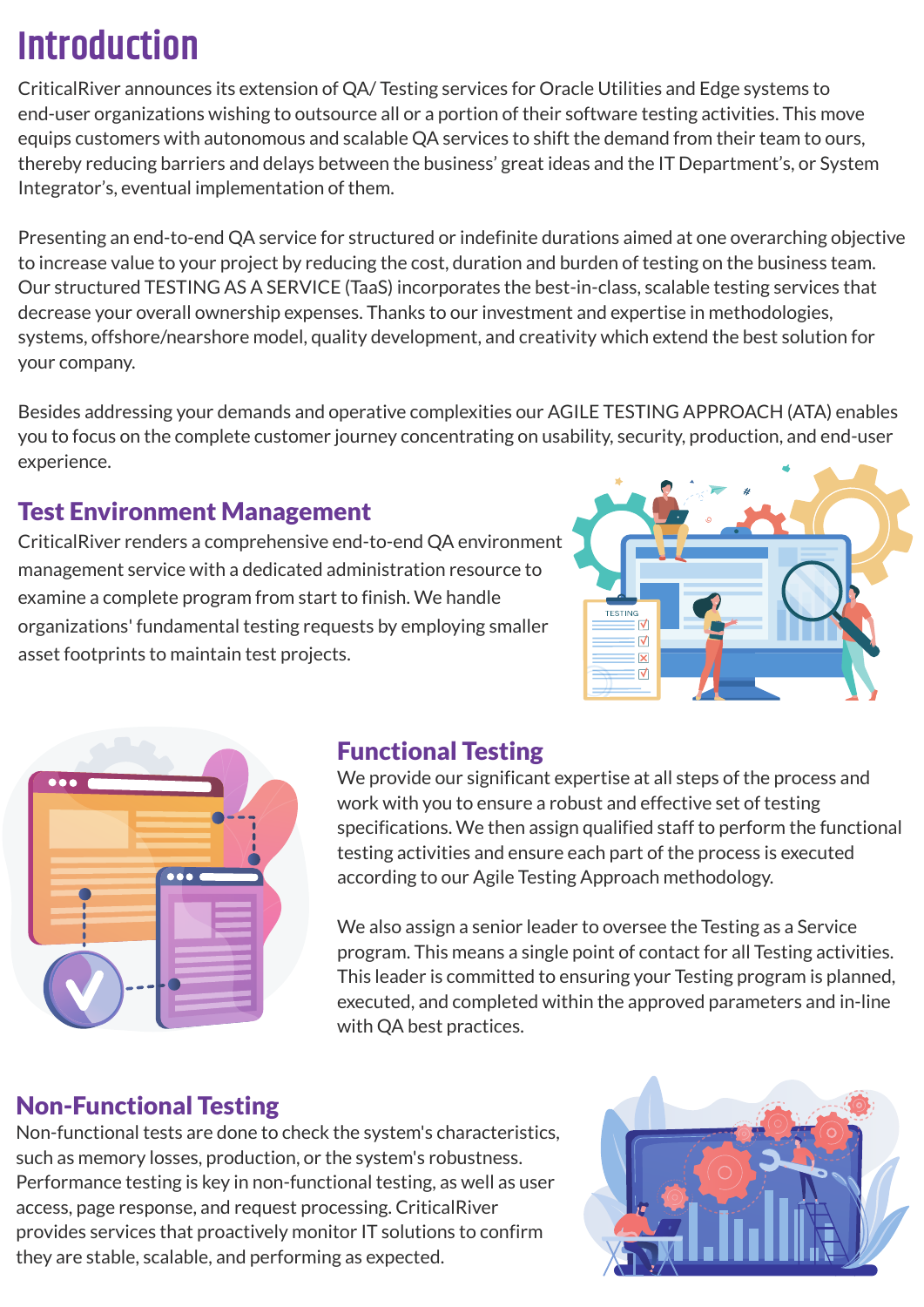

## Test Automation

#### Test Automation is the most reliable way to improve software testing effectiveness, productivity, and coverage. Most of our clients are either engaged in continuous software development and enhancement, or they are obliged to support 3 or more new releases and major patches every year.

Both scenarios demand constant testing activity. The benefits of automation are to break the cycle of endless and repetitious testing, to enable instant feedback on the business risks linked to a new software release, and to maintain the relevancy of testing assets through updated test libraries with each new patch or release. Test Automation is a gamechanger in reducing the time to benefit of software advances and decreasing the costs associated with manual testing. In most cases, automation of regression testing alone decreases labor costs and duration by over 55%. That means quality results in less time and for less expense.





## OUTA, HP-ALM/ Quality Center, IBM Rational, Load Runner

CriticalRiver offers Testing as a Service on the platforms most preferred by our customers. If these platforms are not suitable for your project, we have the capabilities to compose a custom testing tool designed particularly to your requirements. Our engineers bring outstanding technical knowledge and expertise in using the latest software platforms, tools, frameworks, technologies, and standards to satisfy your Testing needs.

# Consulting Services

CriticalRiver offers enhanced QA consulting services including analysis, research, and process improvement recommendations. We can also help to evaluate our customers' project teams willingness to test, and support SR processes with Oracle to assure product defects are addressed and resolved according to industry standards.



#### Security Testing

CriticalRiver offers cutting-edge client security testing services for system and application integrity, to help defend organizational data and Personal Identifiable Information (PII), to support data privacy and protection requirements, and to help maintain a satisfactory system safety standard. Our Security Testing service equips customers with data security analysis, comprehensive knowledge about security testing processes, and guidance on the latest challenges and vulnerabilities in the industry that could warrant additional security measures.